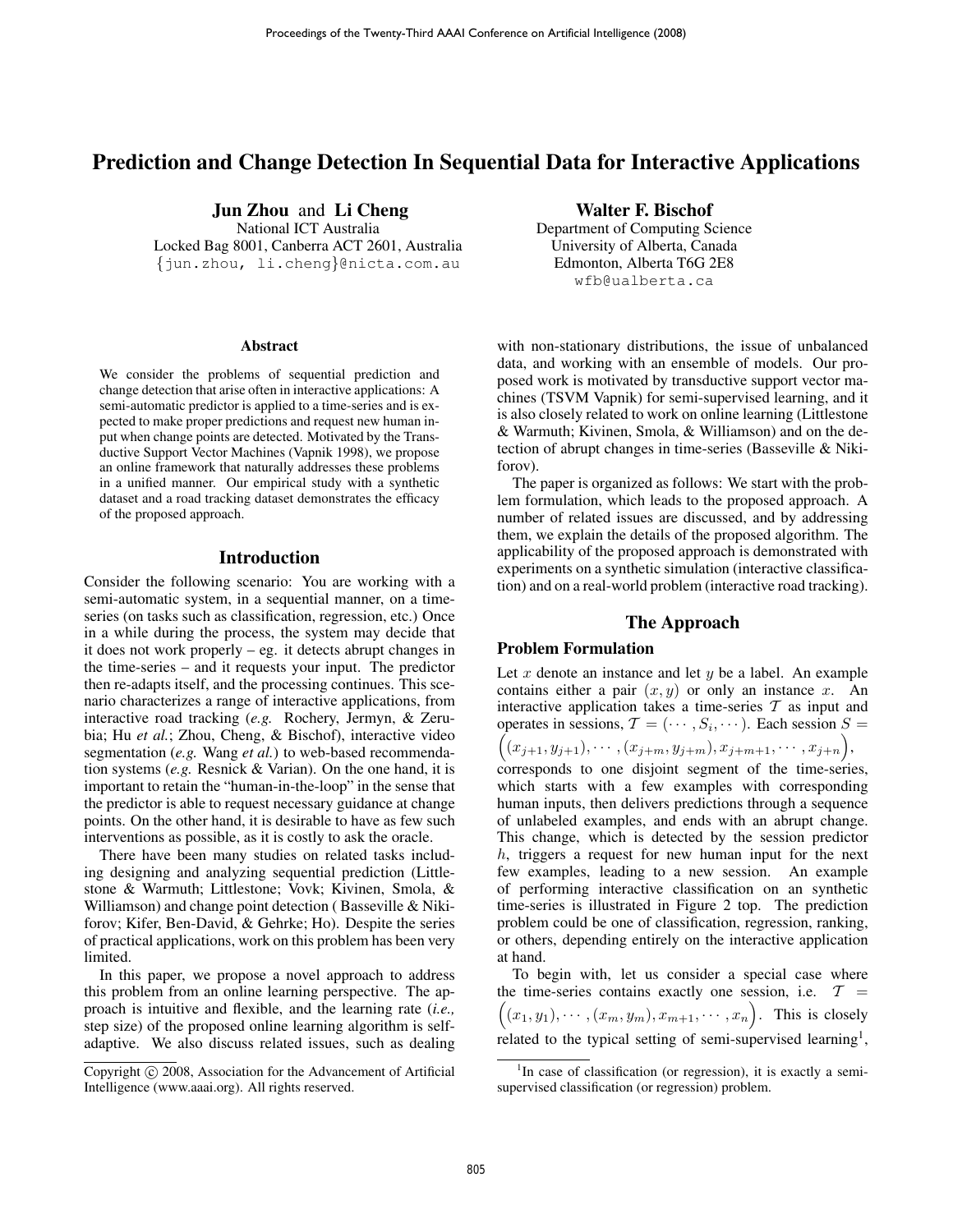where a large number of unlabeled examples is expected to help elucidate prediction, together with a few labeled examples. As advocated by (Vapnik 1998) in the TSVM, this can be achieved by exploiting the so-called cluster assumption: the prediction hyperplane should maintain a large margin over the dataset including both the labeled and unlabeled examples, and minimize a regularized risk function on the *entire* set of examples

$$
\min_{f} \quad \frac{1}{2} \|f\|^{2} + \lambda_{l} \sum_{i=1}^{m} L_{l}(x_{i}, y_{i}, f) + \lambda_{u} \sum_{j=m+1}^{n} L_{u}(x_{j}, f)
$$
\n(1)

where  $\lambda_l, \lambda_u > 0$  and f is a parameter vector to predict a label. In the case of binary classification,  $h(x, f) = +1$ if  $f(x) > 0$  and  $h(x, f) = -1$  otherwise. We obtain a TSVM by letting  $L_l(x_i, y_i, f) = (\rho_l - y_i f(x_i))_+$  and  $L_u(x_j, f) = (\rho_u - |f(x_j)|)_+$ , where the margins  $\rho_l, \rho_u > 0$ and  $(\cdot)_+ = \max\{0, \cdot\}.$  In the following, we assume  $\rho \triangleq$  $\rho_l = \rho_u$ . The induced optimization problem cannot be solved easily because the second loss term  $(\rho - |f(x_i)|)_{+}$  is a non-convex function. A lot of effort has been devoted to minimizing non-convex objective functions (using, *e.g.* deterministic annealing or CCCP). Returning to our situation, things are even worse because there are multiple sessions, and, in addition to making predictions, abrupt changes have to be detected since we do not know a priori when a session should end.

In this paper, we consider an online learning framework, where, at time t, given the current parameter  $f_t$  and an example  $(x_t, y_t)$  (or  $x_t$ ), we update the parameter  $f_{t+1}$  by minimizing a regularized risk function on the *current* example

$$
f_{t+1} = \underset{f}{\text{argmin}} \ \frac{1}{2} \|f - f_t\|^2 + \eta_t L_l(x_t, y_t, f), \quad (2)
$$

when  $(x_t, y_t)$  is presented. When only  $x_t$  is presented, this becomes

$$
f_{t+1} = \underset{f}{\text{argmin}} \ \frac{1}{2} \|f - f_t\|^2 + \eta_t L_u(x_t, f). \tag{3}
$$

In both cases, the new parameter  $f_{t+1}$  is expected to be reasonably close to the previous  $f_t$  (the first term), while incurring a small loss on the current example (the second term).  $\eta_t$  is a trade-off parameter that balances between the two objectives and is usually fixed a priori, i.e.  $\eta = \eta_t$ ,  $\forall t$ .

There are distinct advantages to choose this online learning framework: First, it is computationally more efficient, and second, an online algorithm can be elegantly extended to track a slowly drifting target over time in one segment, as will be shown later. Moreover, as shown next, by incorporating the change detection component, we end up working with a convex objective function.

This framework is very flexible in the sense that various loss functions can be deployed for different applications. To illustrate this point, we present three types of loss functions:

Binary classification loss: We use binary hinge loss (Schölkopf & Smola 2002), which gives  $L_l(x_t, y_t, f) =$  $(\rho - y_t f(x_t))_+$  and  $L_u(x_t, f) = (\rho - |f(x_t)|)_+$ . This loss is used in applications such as interactive road tracking and video segmentation.



Figure 1: The figure illustrates the effect of considering change detection and classification problems together. For a given  $x_t$ , the horizontal axis denotes  $f(x_t)$  and the vertical axis is the instantaneous loss. In classification, the loss function contains both the solid and the dashed lines, leading to a non-convex problem. When dealing with both change detection and classification, only the solid lines outside the  $\epsilon$ -ball are left, which gives a convex problem.

- **Regression loss:** Using insensitive loss (Schölkopf  $\&$ Smola 2002), we have  $L_l(x_t, y_t, f) = (|f(x_t) - y_t| - \rho)_+$ and  $L_u(x_t, f) = (|f(x_t) - x_t| - \rho)_+.$
- Ranking loss: We use ordinal regression hinge loss (Chu & Keerthi 2005) for ranking problems. Each instance  $x_t$  is associated with a vector  $y \in \{-1, +1\}^r$  as follows: If the rank of an instance is  $k$ , we set the first  $k$  components of y to  $+1$  and the rest of the components to  $-1$ . Now  $f(x_t)$  is r-dimensional with the k-th component being  $f(x_t, k)$ . Then  $L_l(x_t, y_t, f) = \sum_{k=1}^r (\rho - y_{t,k} f(x_t, k))_+$ and  $L_u(x_t, f) = \sum_{k=1}^{r} (\rho - |f(x_t, k)|)_{+}$ . This loss can be used in weblog-based recommendation systems.

## Change Detection

We use a moving-average method, as described in (Basseville & Nikiforov 1993), to detect the change points in a classification problem. This is executed by maintaining the recent values of  $\{x_a : a \in \mathcal{A}_c\}$  in a FIFO queue of fixed size  $|A|$  f  $\sum$ for class  $c$ . A change is detected if the distance between  $\int_a x_a / |\mathcal{A}|$  and  $x_t$  exceeds a threshold  $\delta > 0$ , when  $x_t$  is predicted as belonging to class c. This method can be easily extended to regression and ranking problems.

In addition, the cluster assumption also suggests that encountering a severely in-separable example (*i.e.,* it is too close to the prediction hyperplane in the case of classification and ranking) indicates the beginning of a new session. For a real  $\epsilon > 0$ , the predictor decides whether to request human input as follows: For classification and ranking problems, a change point is detected if  $|f(x_t)| \leq \epsilon$ with  $0 < \epsilon < \rho$ , while, for regression, the rule becomes  $|f(x_t) - x_t| \geq \epsilon$  where  $0 < \rho < \epsilon$ .

Having incorporated change detection in this manner, we now deal with a convex minimization problem. The reason is illustrated in Figure 1 on a classification problem, which was originally a non-convex problem due to the term  $|f(x)|$ , which peaks at zero. We use an  $\epsilon$ -ball centered around the peak point, and the predictor stops asking for labels, whenever the value of  $f(x)$  falls into the  $\epsilon$ -ball, turning (3) into a convex minimization problem with the feasible regions being entirely outside the  $\epsilon$ -ball. This holds similarly for regression and ranking problems. In addition, the following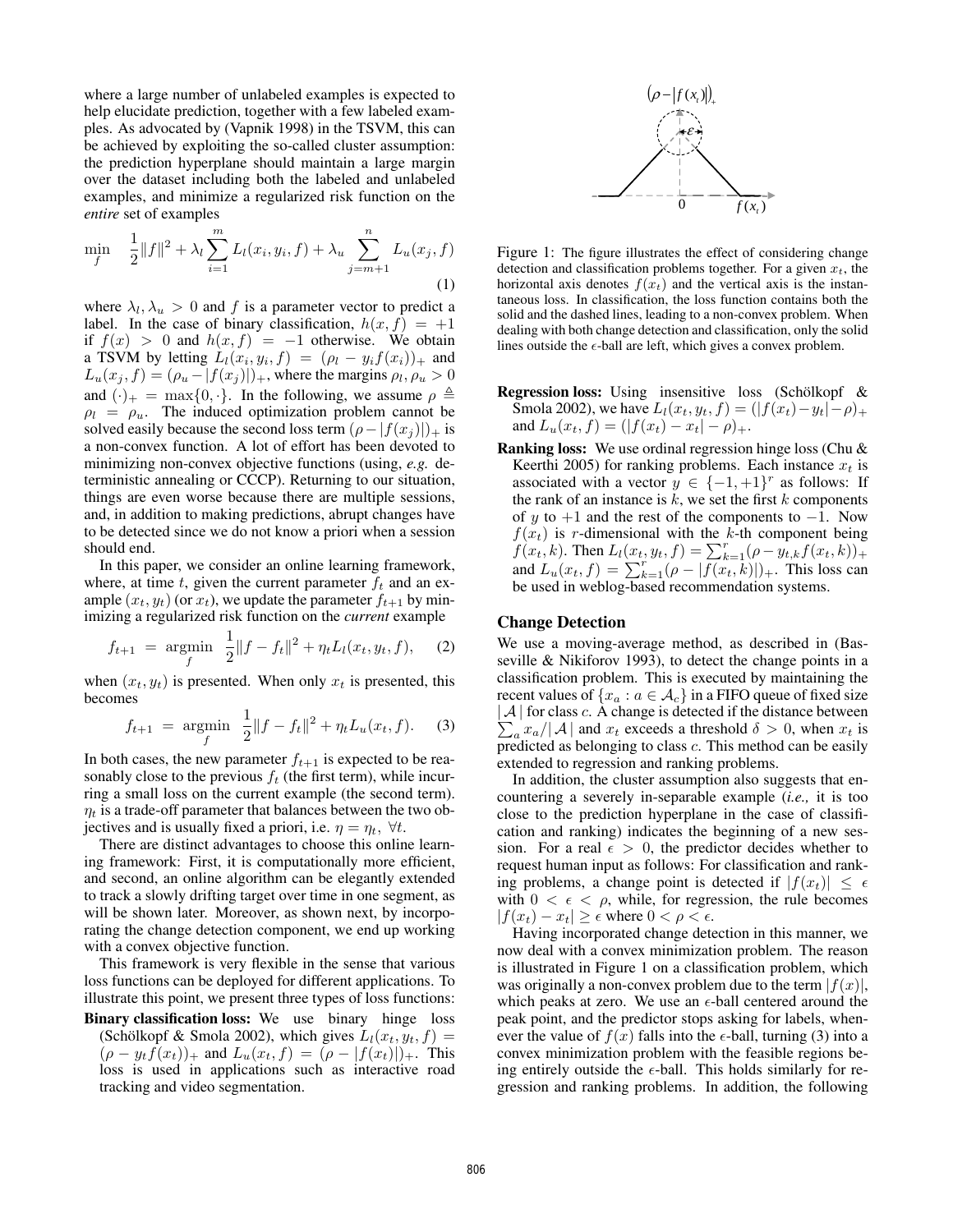lemma ensures that it is safe to proceed by just considering whether  $f_t(x_t)$  is outside the  $\epsilon$ -ball, which is much easier than to compute  $f(x_t)$ .

**Lemma 1** ( $\epsilon$ -ball). Let us assume  $\tau = 0$  and consider the *binary classification problem. If*  $f_t(x_t)$  *is outside the*  $\epsilon$ *-ball (i.e., either*  $f_t(x_t) < -\epsilon$  *or*  $f_t(x_t) > \epsilon$ *), it is sufficient to guarantee that*  $f_{t+1}(x_t)$  *is also outside the*  $\epsilon$ *-ball.* 

*Proof.* When  $\tau = 0$ , we know  $f_{t+1}(x_t)$  can be represented as  $f_t(x_t) + \alpha_t x_t$ .  $\epsilon < f_{t+1}(x_t) < \epsilon$  gives  $\frac{-\epsilon - f_t(x_t)}{\langle x_t, x_t \rangle}$  $\alpha_t \, < \, \frac{\epsilon - f_t(x_t)}{\langle x_t, x_t \rangle}$  $\frac{-J_t(x_t)}{\langle x_t, x_t \rangle}$ . Now if we know that  $f_t(x_t) > \epsilon$ , then it gives  $\alpha_t < 0$  as  $\frac{\epsilon - f_t(x_t)}{\langle x_t, x_t \rangle} < 0$ , which is clearly impossible, since  $\alpha_t = \alpha_t^+ \ge 0$  as in (9). Similarly, if  $f_t(x_t) < -\epsilon$ , then it gives  $\alpha_t > 0$  as  $\frac{-\epsilon - f_t(x_t)}{\langle x_t, x_t \rangle} > 0$ , which is also impossible, since  $\alpha_t = \alpha_t^- \leq 0$  as in (10).

### Dealing with Non-stationary Distributions

So far we have considered the stationary scenario where, in each session of the time-series, the examples are drawn in hindsight from the same distribution. In practice, however, the examples in each session might drift slowly. This can be accommodated by extending (2) and (3) as follows:

$$
f_{t+1} = \underset{f}{\text{argmin}} \quad \frac{1}{2} \|f - f_t\|^2 \; + \left(\frac{\lambda}{2} \|f\|^2 + c_l L_l(x_t, y_t, f)\right) \tag{4}
$$

and

$$
f_{t+1} = \underset{f}{\text{argmin}} \quad \frac{1}{2} \|f - f_t\|^2 \ + \left(\frac{\lambda}{2} \|f\|^2 + c_u \mathcal{L}_u(x_t, f)\right),\tag{5}
$$

where  $\eta_t$  is incorporated into  $\lambda$  and  $c_l$  (or  $c_u$ ). This leads to a geometrical decay of previous estimates with  $f_t =$  $(1 - \tau)f_{t-1} - c(1 - \tau)\partial_f L$ , where  $\tau = \frac{\lambda}{1 + \lambda}$  and L is either  $L_l(x_t, y_t, f)$  or  $L_u(x_t, f)$ .

#### Kernels

To make use of the powerful kernel methods, the proposed framework can be lifted to reproducing kernel Hilbert space (RKHS)  $H$  by letting  $f \in H$ , with the defining kernel  $k : \mathcal{X} \times \mathcal{X} \rightarrow \mathbb{R}$  satisfying the reproducing property,  $\langle f, k(x, \cdot) \rangle$  $\mathcal{H} = f(x)$ . The representer theorem (Schölkopf & Smola 2002) guarantees that  $f$  can be expressed uniquely as  $f_t = (1 - \tau) \bar{f}_{t-1} + \alpha_t k(x_t, \cdot)$  (Cheng *et al.* 2006).

#### The Algorithm

We can now present our algorithm in detail. For ease of exploration, we focus only on the problem of binary classification. With proper modifications, it can be easily adapted to regression, ranking and other problems. Recall that, at time t, we are presented with an example  $x_t$  and possibly with a ground-truth label  $y_t$ , and we want to update the parameter  $f_t$  to  $f_{t+1}$  by incorporating the new example.

On the one hand, when  $(x_t, y_t)$  is presented, f is updated by solving the optimization problem (4) with  $L_l(x_t, y_t, f) =$ 

 $(\rho - y_t f(x_t))_{+}$ . After simple derivations, we have  $f_{t+1} =$  $(1 - \tau) f_t + \alpha_t k(x_t, \cdot)$ , where

$$
\alpha_t = \begin{cases} \hat{\alpha}_t & \text{if } y_t \hat{\alpha}_t \in [0, (1-\tau)c_l]; \\ 0 & \text{if } y_t \hat{\alpha}_t < 0; \\ y_t (1-\tau)c_l & \text{if } y_t \hat{\alpha}_t > (1-\tau)c_l, \end{cases}
$$
(6)

with

$$
\hat{\alpha}_t = \frac{\rho - (1 - \tau) y_t f_t(x_t)}{y_t k(x_t, x_t)}.
$$

On the other hand, when we have access only to  $x_t$ , f is updated by solving the optimization problem (5) with  $L_u(x_t, f) = (\rho - |f(x_t)|)_+$ . As a result, the value of  $\alpha_t$ is hinged on  $f_t(x_t)$  and has two cases:

$$
\alpha_t = \begin{cases} \alpha_t^+ & \text{if } f_t(x_t) \ge \epsilon; \\ \alpha_t^- & \text{if } f_t(x_t) \le -\epsilon. \end{cases} \tag{7}
$$

In case 1, lettting

$$
\hat{\alpha}_t^+ = \frac{\rho - (1 - \tau) f_t(x_t)}{k(x_t, x_t)},
$$
\n(8)

we have

,

$$
\alpha_t^+ = \begin{cases}\n\hat{\alpha}_t^+ & \text{if } \hat{\alpha}_t^+ \in [0, (1-\tau)c_u]; \\
(1-\tau)c_u & \text{if } \hat{\alpha}_t^+ > (1-\tau)c_u; \\
0 & \text{if } \hat{\alpha}_t^+ < 0.\n\end{cases}
$$
\n(9)

Similarly, in case 2, letting

$$
\hat{\alpha}_t^- = \frac{-\rho - (1 - \tau) f_t(x_t)}{k(x_t, x_t)},
$$
\n(10)

we have

$$
\alpha_t^- = \begin{cases}\n\hat{\alpha}_t^- & \text{if } \hat{\alpha}_t^- \in [-(1-\tau)c_u, 0]; \\
-(1-\tau)c_u & \text{if } \hat{\alpha}_t^- < -(1-\tau)c_u; \\
0 & \text{if } \hat{\alpha}_t^- > 0.\n\end{cases} (11)
$$

#### Dealing with Unbalanced Data

For practical interactive classification applications, the number of examples are often unbalanced across different categories. In road tracking, for example, the number of positive examples (road examples) is much smaller than the number of negative ones (off-road examples). Our framework can be extended to deal with this issue. Consider a binary classification case, and let  $\rho^+$  and  $\rho^-$  be the margins for the positive and negative sides of the separating hyperplane, respectively. When receiving  $(x_t, y_t)$ , the loss is associated with proper margin conditioning on whether  $y_t$  is positive or negative. Similarly, when presented only with  $x_t$ , it is conditioned upon  $f_t(x_t)$  as  $L_u(x_t, f) = (\rho^+ - f(x_t))_+$  if  $f_t(x_t) > 0$ , and  $L_u(x_t, f) = (\rho^{-} + f(x_t))_{+}$  otherwise.

#### An Ensemble of Predictors

Over time, the interactive system collects a number of predictors from past sessions. Intuitively this ensemble can help to improve predictions for new sessions. While sophisticated algorithms with guaranteed theoretical bounds exist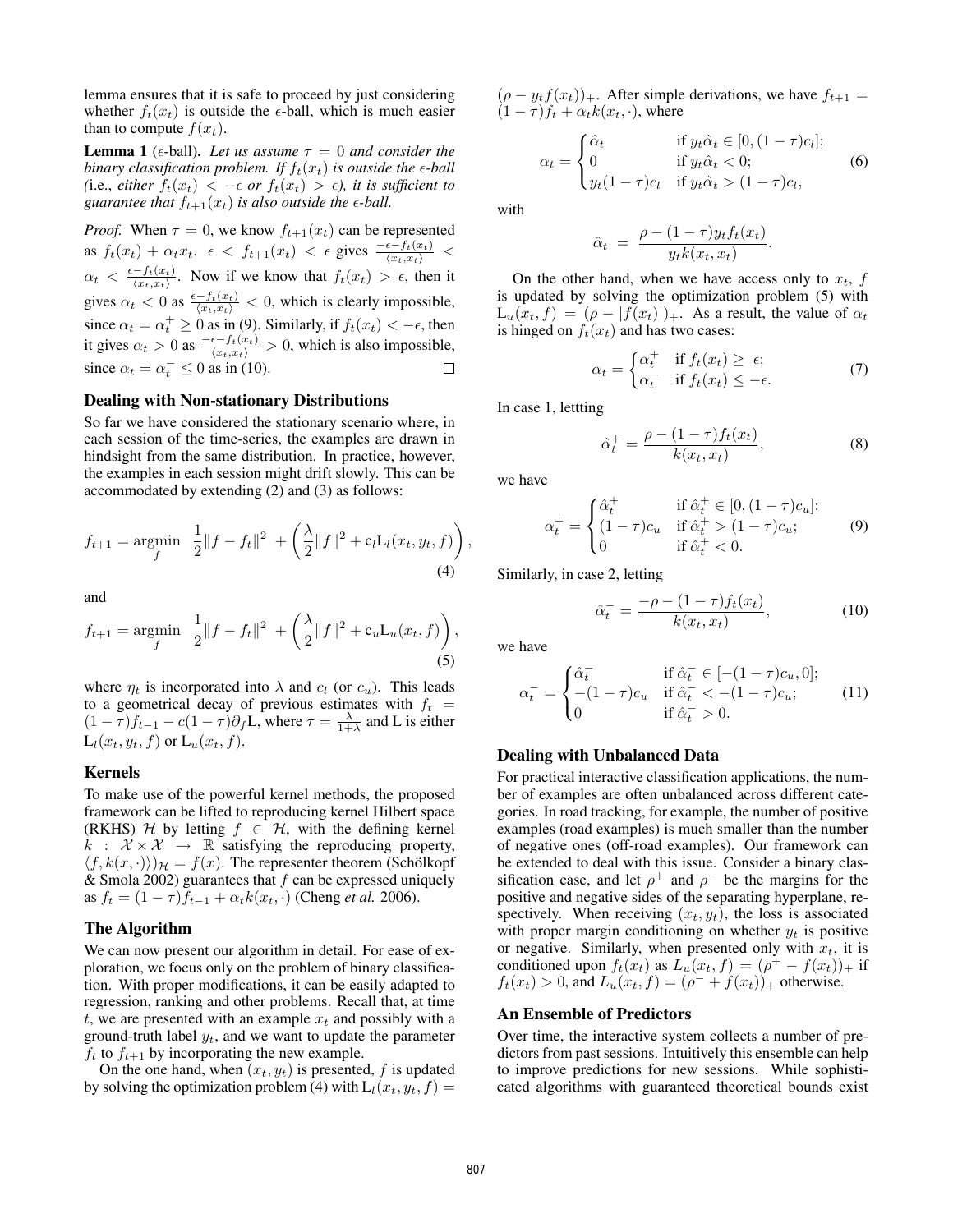### Algorithm 1 Classification and Change Detection

**Input:** The cut-off value  $c_l$  and  $c_u$ , the change detection threshold  $\epsilon$ , the decay rate  $\tau$ , the moving-average threshold  $\delta$ . **Output:** the set of predictions  $\{\hat{y}\}\$  and sessions  $\{i\}$ . Initialize the time-series index  $j \leftarrow 0$ , session  $i \leftarrow 0$ , and initial parameter  $f \leftarrow 0$ . repeat % — *in session i* session index  $t \leftarrow 0$ while Receive  $(x_t, y_t)$  do update parameter  $f_{t+1}$  by computing  $\alpha_t$  from (6)  $t \leftarrow t + 1, j \leftarrow j + 1$ end while  $%$  *now receive only x<sub>t</sub>* while Receive  $x_t$  do if  $|f_t(x_t)| < \epsilon$  or  $|f_t(x_t) - \sum_{a \in |\mathcal{A}|} f_a(x_a)| > \delta$ , then break Predict  $\hat{y}_t$ update parameter  $f_{t+1}$  by computing  $\alpha_t$  from (7)  $t \leftarrow t + 1, j \leftarrow j + 1$ end while % *a change is detected*  $i \leftarrow i + 1$ until  $j >= | T$ 

for ensemble methods (Dietterich 2000), we use a simple strategy: Recent predictors are maintained in a queue of bounded size, and when an abrupt change is detected, we first search in the queue for an optimal predictor that can still perform well on the change point and switch to this predictor to continue with automatic predictions rather than resorting to human input. The intuition is simple: the models learned in the past might turn out to be useful for the current scenario. This strategy is applied later in the road tracking application, improving the overall performance.

## Experiments

We applied the proposed approach to the problem of interactive classification of a synthetic time-series and to a realworld road tracking task. The comparison approach is a nearest-neighbor moving average (NNMA) algorithm: In each session, the NNMA assigns to the current example a label according to the closest match among the human inputs, and change points are detected using the same moving average method. The parameters were tuned individually for good performance.

## Performance Evaluation

The performance of an interactive system is usually evaluated objectively based on two criteria: accuracy and efficiency. The accuracy criterion mainly considers tracking errors (*i.e.,* those with large deviation from corresponding manual labels), while the efficiency criterion deals with the time saving for the human operator (*e.g.* by measuring how many mouse clicks the operator has made in a fixed set of road maps for interactive road tracking). These lead to a



Figure 2: An interactive classification task on a synthetic timeseries. Top: An exemplar synthetic time-series. Middle: A comparison of the proposed method and NNMA on the accuracy-efficiency plot. Bottom: A comparison of two methods over different levels of difficulty. See text for details.

2-D accuracy-efficiency plot (*e.g.* Figure 2 middle) where the horizontal axis measures accuracy and the vertical axis shows efficiency. After proper normalization, the results fall in a  $[0, 1]$  bounding box. Similar to the ROC curve, the performance of an ideal system would fall in the top-right area of the box. We use this method to evaluate related systems throughout the experiments.

## Interactive Classification on Synthetic Time-series

In this section, we present two experiments on a synthetic time-series. Figure 2 top presents an example time-series, which contains 1-D examples sampled with uniform probabilities from two classes (marked with circle an star signs). To mimic a real-world situation, each class-conditioned distribution, a 1-D Gaussian distribution, is allowed to drift slowly over the time. Five disjoint subsequences (marked with different colors) are sampled in this way, each using a distinct drifting pattern, to model abrupt changes. With this type of time-series, a semi-automatic system is expected to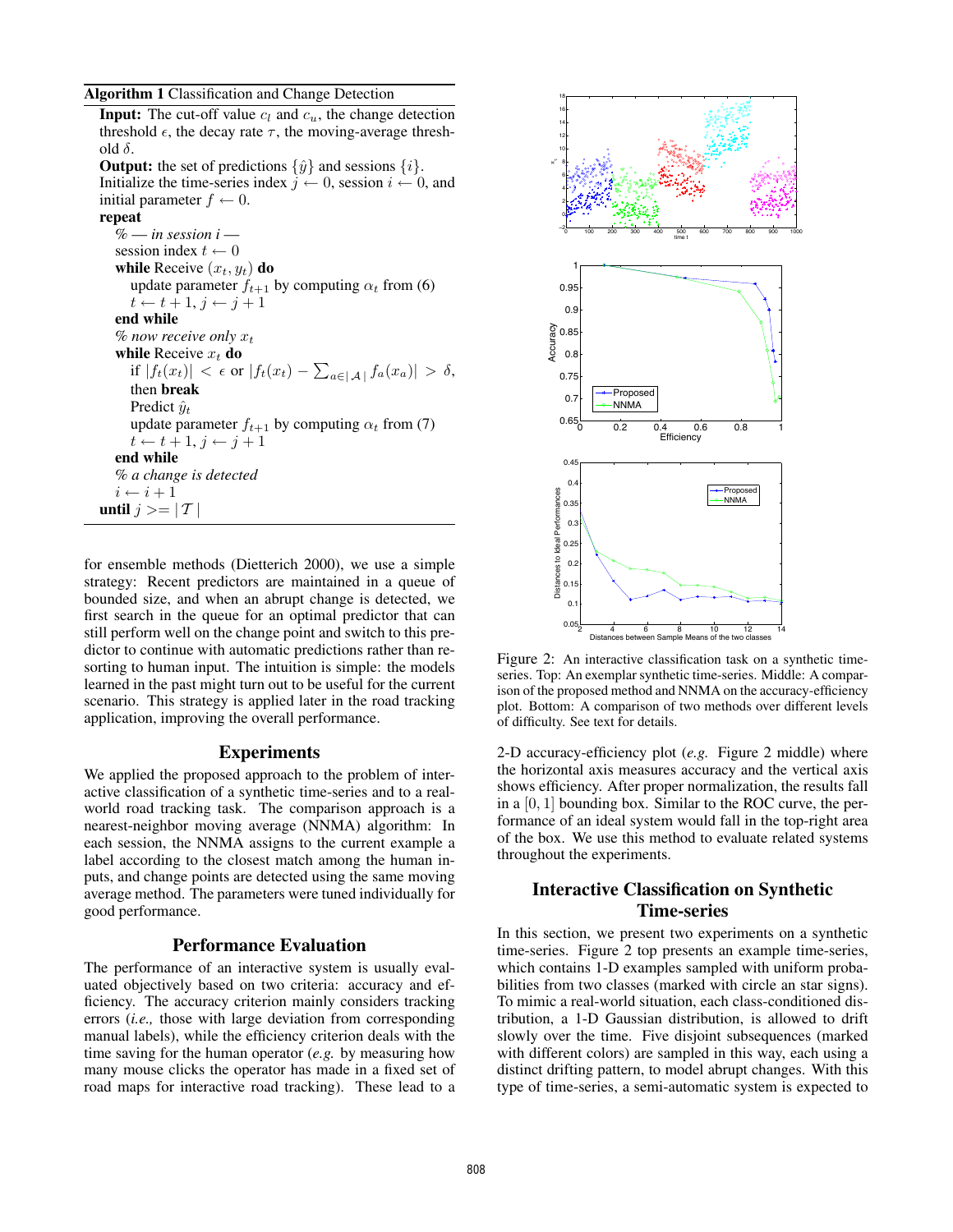predict with good accuracy and to make minimum queries for inputs.

Figure 2 middle shows a comparison of the NNMA method and the proposed approach on the accuracyefficiency plot, where the results are averaged over five timeseries. The results indicate that the proposed approach delivers better performance when the class-conditioned distributions drift over time, as is typical in real-world settings.

To get an idea of the robustness of the proposed approach, we conducted a second experiment, where the algorithms were evaluated on time-series of different levels of difficulty: At the easiest level, the means of the two class-conditional distributions are well separated, while at the most difficult level, the two means are very close to each other, with the standard deviations fixed throughout this experiment. In Figure 2 bottom, from left to right along the horizontal axis, the problems become easier to deal with as the gap between the sample means of both positive and negative classes grows. The vertical axis measures the distance to the ideal performance at the top-left corner (1,1) of the accuracy-efficiency plot. A small value therefore indicates better performance. Figure 2 bottom displays the results, where each value along the curves is computed by averaging over ten time-series. We can see that the proposed method gives overall better performance than NNMA.

## Interactive Road Tracking (IRT)

IRT refers to a semi-automatic image understanding system to assist a cartographer annotating road segments in aerial photographs. Given an aerial photograph containing a number of roads, the IRT system assists the cartographer to sequentially identify and extract these road segments (including *e.g.* transnational highways, intrastate highways, and roads for local transportation). As shown in Figure 3 top, road-tracking is not a trivial task because road features vary considerably due to changes in road material, occlusions of the road, and a lack of contrast against off-road areas. It is extremely difficult for a fully automatic system to annotate the road segments with a reasonable accuracy. Much research has been devoted to road tracking from aerial photographs (*e.g.* Merlet & Zerubia; Geman & Jedynak; Geman & Jedynak; Yuille & Coughlan; Lacoste, Descombes, & Zerubia), and the attempts have been devoted to automatic systems. People have gradually realized that the human cartographer can and should provide help in these systems (*e.g.* Geman & Jedynak). In recent years, a number of semiautomatic systems have been proposed (Rochery, Jermyn, & Zerubia; Hu *et al.*; Zhou, Cheng, & Bischof).

In our system, a session comprises an *input* phase and a *detection and prediction* (DP) phase. The input phase contains a series of labeled examples along a road segment, where each example (also called an on-road profile) records the location and direction of the local road segment, together with features that characterize the local geometric texture. We also collect a set of off-road profiles by randomly sampling nearby regions. During the DP phase, the system searches ahead and returns a set of candidate profiles based on the location and direction of current road segment. Then the online predictor is applied to pick on-road profiles,



Figure 3: Top: A close-up view of an orthorectified aerial photograph of roads. Notice that the occlusion, crossing, and the change in road surface materials lead to abrupt change in road appearance. Bottom: An example of interactive road tracking. See text form details.

and the location and direction of the next example is decided by a weighted average of these profiles, where the weights are proportional to their distance from the separating hyperplane. In cases where too few on-road profiles exist, or where a good portion of the candidate profiles is within the  $\epsilon$ -ball, the session ends and further input is requested from the user. Figure 3 bottom shows an example consisting of two sessions, starting from the top-right corner. White line segments indicate the locations of human inputs; white dots are the detected road axis points. When the road changes from dark to light, a human input is required to guide the tracker because the light road has not been experienced before.

We adopted the dataset from Zhou et. al. (2007). Our goal was to semi-automatically identify the 28 roads in one photograph of  $14576 \times 12749$  pixels and 1m per pixel resolution of the Marietta area in Florida. Eight human participants were involved in this experiment. Each participant was asked to provide manual annotations of the road cen